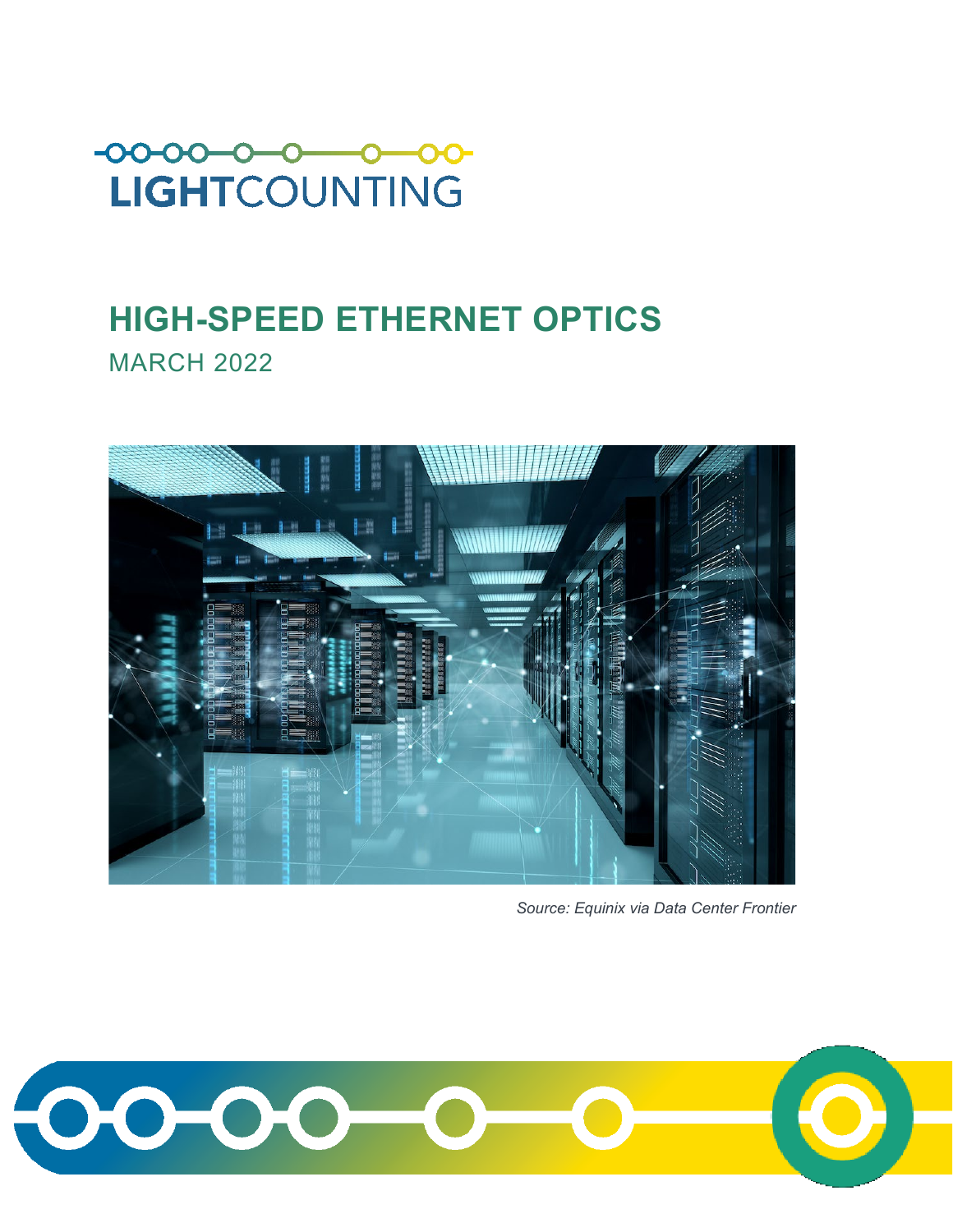

## **Table of Contents**

| THE Americas remains the largest region in interconnection bandwidth, but other regions grow |
|----------------------------------------------------------------------------------------------|
| Colocation data centers are critical to helping cloud providers scale globally 12            |
|                                                                                              |
|                                                                                              |
|                                                                                              |
|                                                                                              |
|                                                                                              |
|                                                                                              |
|                                                                                              |
|                                                                                              |
|                                                                                              |
|                                                                                              |
|                                                                                              |
|                                                                                              |
|                                                                                              |
|                                                                                              |
|                                                                                              |
|                                                                                              |
|                                                                                              |
|                                                                                              |
|                                                                                              |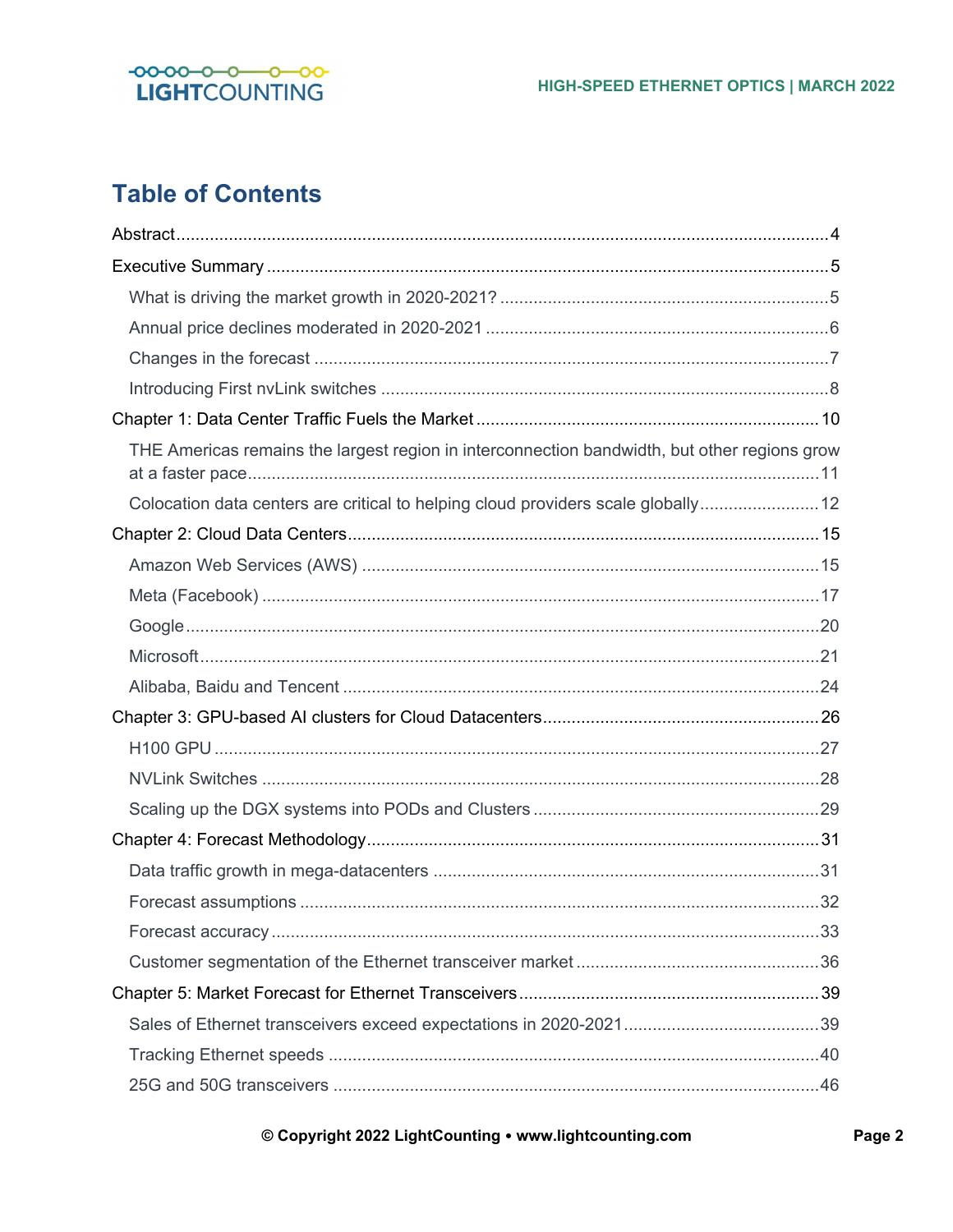